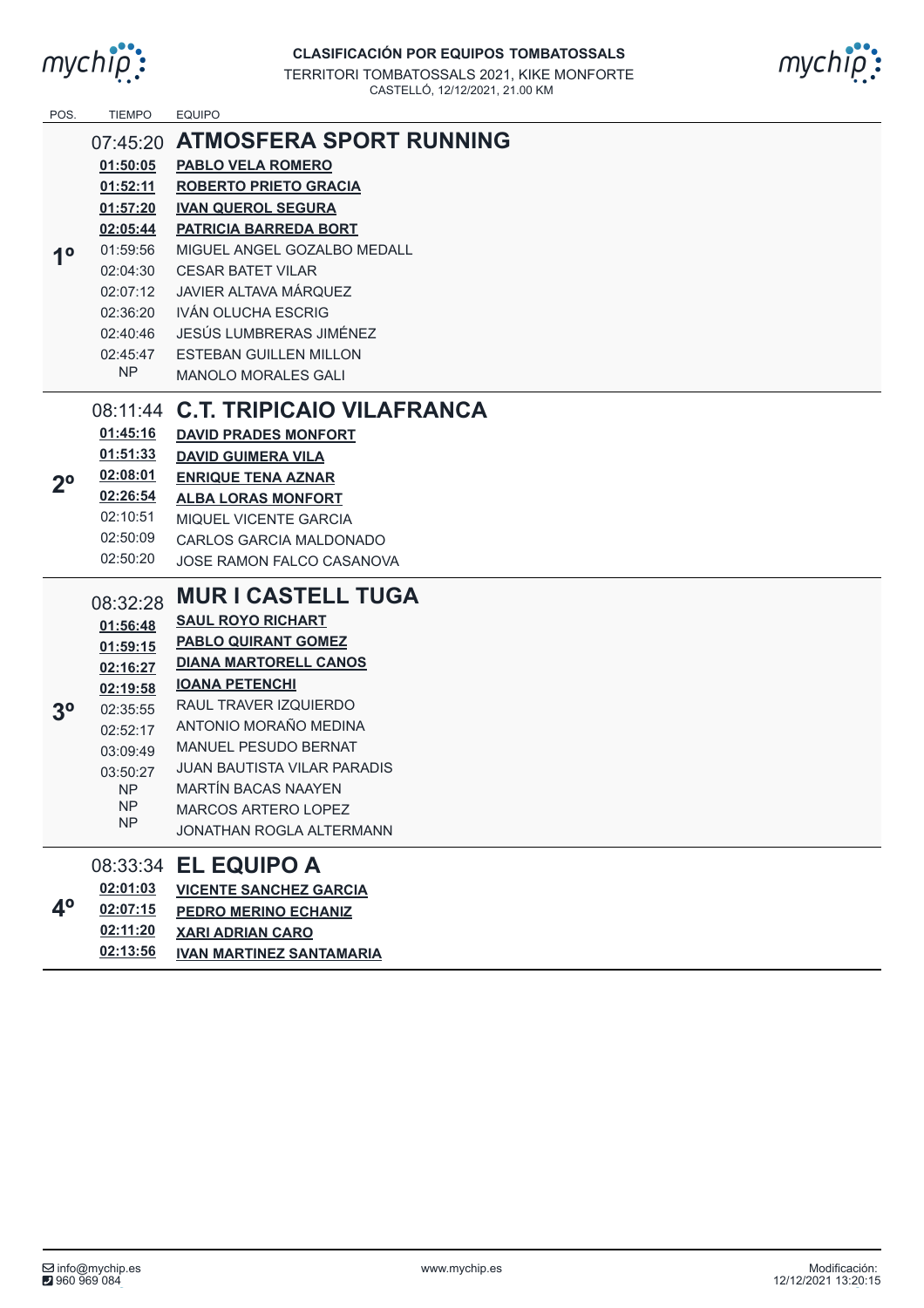



| POS.        | <b>TIEMPO</b> | <b>EQUIPO</b>                       |
|-------------|---------------|-------------------------------------|
|             |               | 09:34:38 CORRE   CANYA              |
|             | 01:55:43      | <b>ALBERTO ZAHONERO MORENO</b>      |
|             | 02:19:19      | <b>VÍCTOR FERRANDO EGUREN</b>       |
| $5^{\rm o}$ | 02:23:50      | <b>JUAN LORENZO ROMERO</b>          |
|             | 02:55:46      | RAQUEL DEL DEL POZO BARAHONA        |
|             | 02:32:28      | <b>GERARDO FERNANDEZ CARRASCOSA</b> |
|             | 02:33:51      | GUILLER FUSTER BOIX                 |
|             | 02:34:45      | <b>CARLOS CANO ESCUDER</b>          |
|             | 02:42:52      | ALBERTO VILARROIG IBAÑEZ            |
|             | 03:01:04      | DANIFI ROYO PICAZO                  |
|             | 03:02:57      | <b>JORDI CERISUELO ISERTE</b>       |
|             | 03:03:47      | MIGUEL FERRER ALBERICH              |
|             | 03:11:15      | NICO GONZALEZ                       |
|             | 03:11:28      | <b>TRINIDAD MIRAVET CELADES</b>     |
|             | 03:16:47      | SERGIO MARTINEZ LORA                |
|             | <b>NP</b>     | ESTHER MUÑOZ ROMERO                 |
|             | 09:34:55      | <b>TRIATLON CASTELLON</b>           |
|             | 02:00:35      | <b>JOAN BATISTE HERRERA PAUNER</b>  |
|             | 02:28:33      | <b>JULIA HOFER</b>                  |
| $6^{\circ}$ | 02:32:52      | <b>SERGIO GINER ZAFRA</b>           |
|             |               |                                     |

## **02:32:55 MAMEN ATIENZAR GOMEZ**

NP JOSE DOLZ DIAGO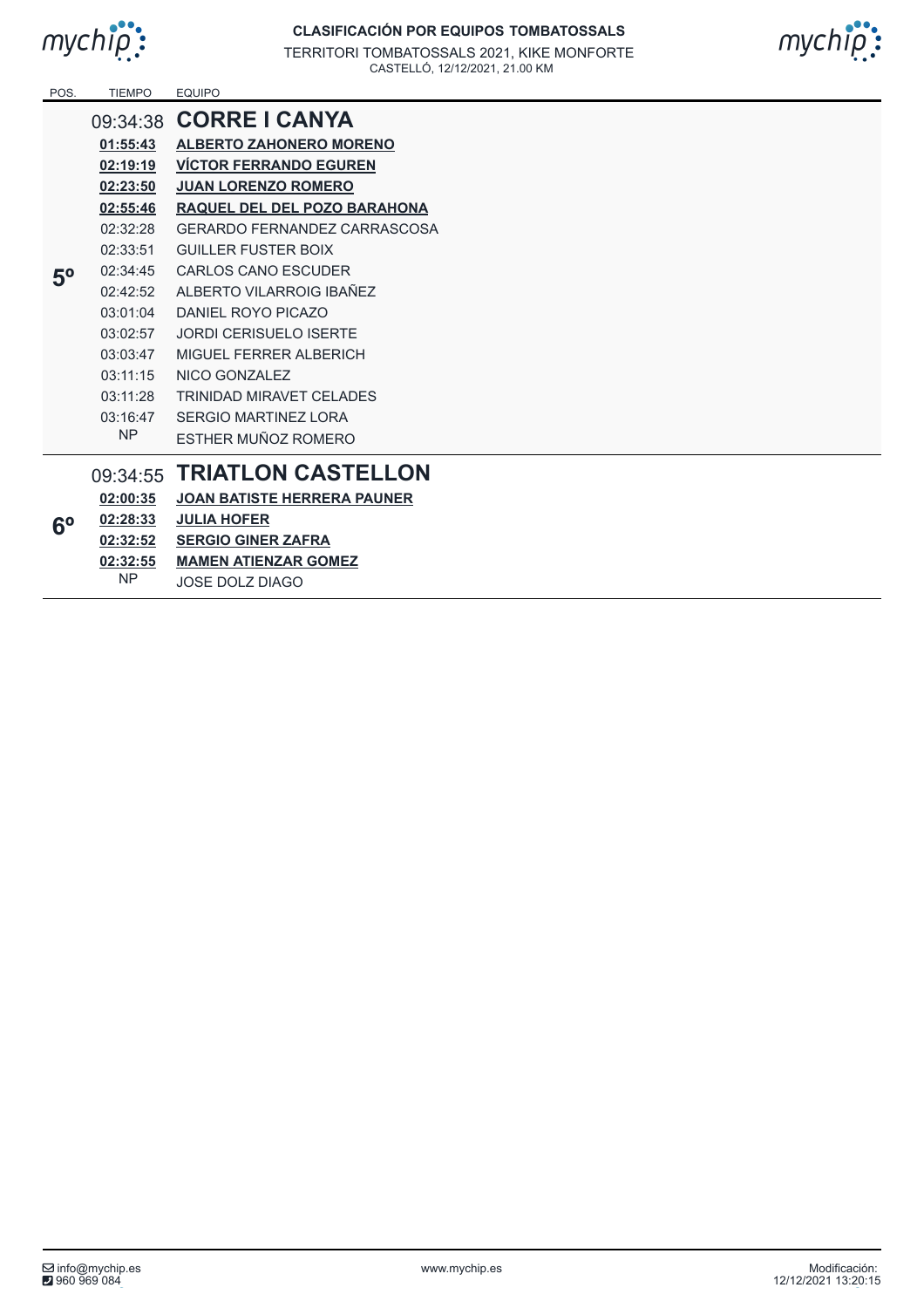



| POS.        | <b>TIEMPO</b> | <b>EQUIPO</b>                                                                                                                                 |
|-------------|---------------|-----------------------------------------------------------------------------------------------------------------------------------------------|
|             |               | MIM (MARATÓ I MITJA)                                                                                                                          |
|             | 09:35:19      | <b>CARLOS TORMO PASCUAL</b>                                                                                                                   |
|             | 02:19:01      | <b>PEDRO FELIP BELENGUER</b>                                                                                                                  |
|             | 02:19:27      | <b>NACHO GIL BAYOT</b>                                                                                                                        |
|             | 02:19:37      | <b>SANDRA MARIN MILIAN</b>                                                                                                                    |
|             | 02:37:14      | <b>MANUEL BENEDITO FABRA</b>                                                                                                                  |
|             | 02:30:31      | MIGUEL ANTOLI DOLZ                                                                                                                            |
|             | 02:33:46      | FERRAN MARMANEU PORCAR                                                                                                                        |
|             | 02:46:30      | SERGIO MARMANEU BAU                                                                                                                           |
|             | 02:46:52      | JORGE ROLDÁN RIVAS                                                                                                                            |
|             | 02:50:05      | EUGENIO GUILLEN ANSUATEGUI                                                                                                                    |
|             | 02:50:43      | ROSI PEREZ BELEÑA                                                                                                                             |
|             | 02:52:50      | <b>MAITE RIVERA MARTINEZ</b>                                                                                                                  |
|             | 02:54:35      | JOSE JUAN CAPILLA BURGARA                                                                                                                     |
|             | 02:57:35      | MARÍA GALLEN RUIZ                                                                                                                             |
| $7^{\circ}$ | 03:02:35      | <b>CHRISTIAN TOSCANO PEREZ</b>                                                                                                                |
|             | 03:04:49      | <b>LUIS BENEDITO PRADES</b>                                                                                                                   |
|             | 03:06:07      | <b>SILVERIO MARIN JULIAN</b>                                                                                                                  |
|             | 03:06:59      | JOSE MANUEL MOLINER FABREGAT                                                                                                                  |
|             | 03:22:07      | <b>JOSE MARIA RIPOLLES ROCA</b>                                                                                                               |
|             | 03:22:25      | <b>ISMAEL MORALES CHUST</b>                                                                                                                   |
|             | 03:27:32      | <b>SOLEDAD TOLEDO RUEDAS</b>                                                                                                                  |
|             | 03:43:56      | <b>CARMEN VILLALBA FAULI</b>                                                                                                                  |
|             | 03:48:19      | <b>MANOLO BAENA LOPEZ</b>                                                                                                                     |
|             | NP.           | <b>HELENA MONFORT COLOM</b>                                                                                                                   |
|             |               | EDUARDO PROVINCIALES GARCIA                                                                                                                   |
|             | NΡ            | MIGUEL VIDAL BRANCHADELL                                                                                                                      |
|             | NP.           | RAQUEL GONZÁLEZ RODRÍGUEZ                                                                                                                     |
|             |               | <b>IGNACIO GOYENECHE ANDREU</b>                                                                                                               |
|             |               | JOSÉ FIDEL GUTIÉRREZ LÁZARO                                                                                                                   |
|             |               | <b>DAVID VENTURA PERIS</b>                                                                                                                    |
|             |               |                                                                                                                                               |
|             |               | <b>ORPESACORRE</b>                                                                                                                            |
|             |               | <b>VICENT NAVARRO HERRASTI</b>                                                                                                                |
|             |               | <b>FRANCISCO JAVIER GARCIA NAVARRO</b>                                                                                                        |
|             |               | <b>MARC REDON PASCUAL</b>                                                                                                                     |
| $8^{\rm o}$ |               | <b>ETEL SANZ EBRI</b>                                                                                                                         |
|             |               | JESÚS CASTRO CALVO                                                                                                                            |
|             |               | JUAN FIGUEIRA APELLIDO                                                                                                                        |
|             |               | DAVID PORCAR BARREDA                                                                                                                          |
|             |               | <b>CARLOS PORCAR BARREDA</b>                                                                                                                  |
|             |               | <b>CARLOS PORCAR BLANCH</b>                                                                                                                   |
|             | 09:41:25      | <b>JMARFIT</b>                                                                                                                                |
|             | 01:59:11      | <b>JOEL MARMOL APELLIDO</b>                                                                                                                   |
|             | 02:22:28      | <b>RUBEN DE LA CRUZ DIAZ</b>                                                                                                                  |
|             | 02:23:36      | <b>SAUL CASTELL BEL</b>                                                                                                                       |
|             | 02:56:10      | <b>LORENA GARCIA HOMS</b>                                                                                                                     |
|             | $9^{\rm o}$   | NΡ<br>NP.<br>NΡ<br>NΡ<br>NΡ<br>09:37:45<br>02:00:50<br>02:04:22<br>02:09:34<br>03:22:59<br>02:25:42<br>02:29:35<br>02:35:39<br>03:30:37<br>NΡ |

02:51:09

MARC BEL FIBLA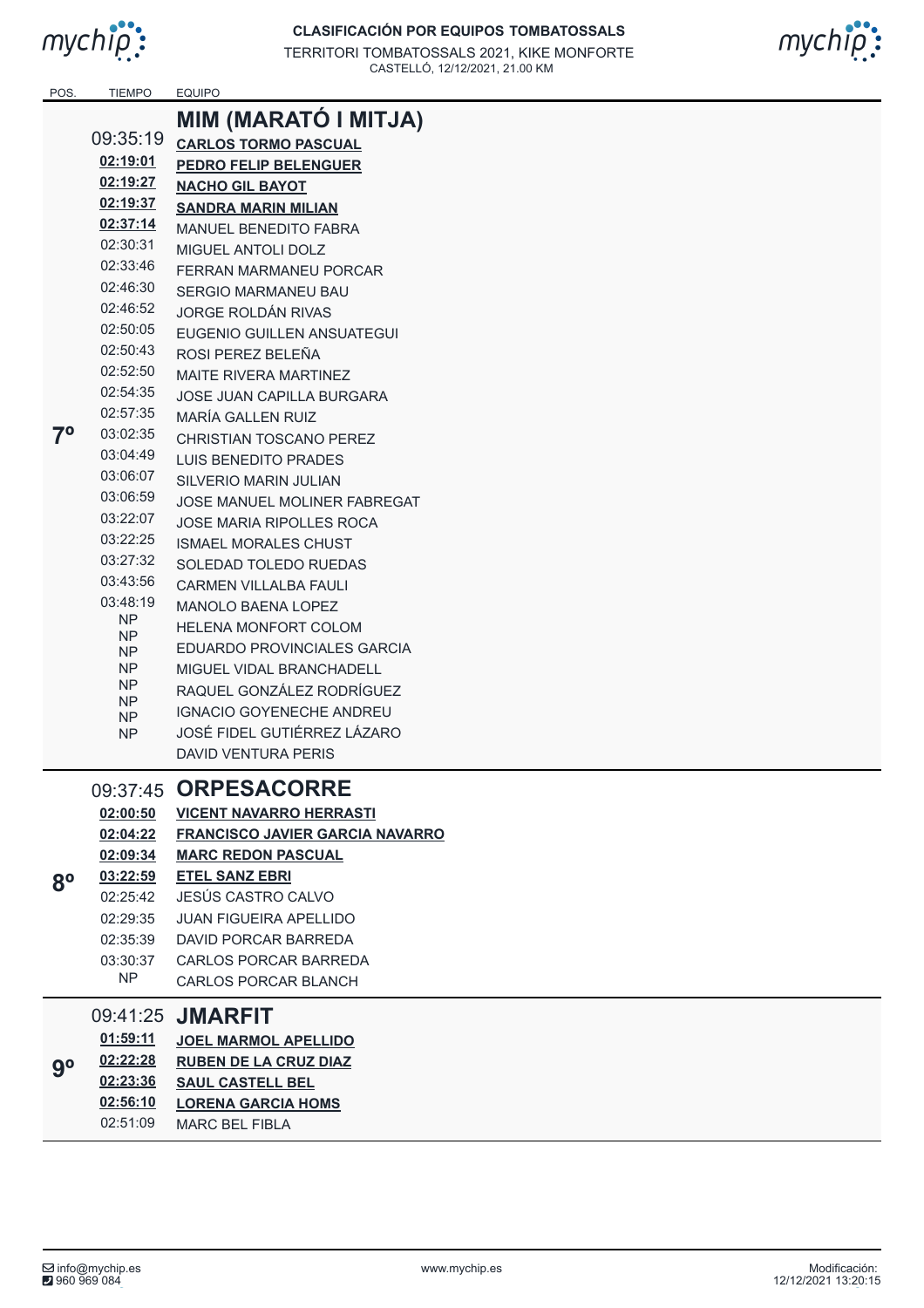



| POS.         | <b>TIEMPO</b>          | <b>EQUIPO</b>                                          |
|--------------|------------------------|--------------------------------------------------------|
|              | 09:48:44               | <b>URBAN RUN ADDICTION</b>                             |
|              | 01:48:39               | <b>JUANRI CATALA MASÓ</b>                              |
|              | 02:31:01               | <b>RUBÉN FELIP LARA</b>                                |
|              | 02:44:20               | <b>JAVIER IZQUIERDO SASTRE</b>                         |
|              | 02:44:44               | <b>PAULA TORNER MIGUEL</b>                             |
|              | 02:44:45               | <b>GUILLEM COLOMER CAMPOS</b>                          |
| $10^{\circ}$ | 02:48:00               | SARA MAGDALENA MATEU CHALER                            |
|              | 02:49:17               | PACO VICIANO SELMA                                     |
|              | 02:51:25               | CARMELA SEL MA                                         |
|              | 02:59:53               | SONIA BENAGES GARCIA                                   |
|              | 03:06:48               | PEDRO RODRIGUEZ ARTOLA                                 |
|              | 03:22:51               | DONATO MARÍN BUENO                                     |
|              | <b>NP</b>              | JESÚS HERRAIZ HERNÁNDEZ                                |
|              |                        |                                                        |
|              |                        | 10:13:42 C.A. RUNNING CASTELLÓ                         |
|              | 02:01:04               | <b>QUIQUE GRAU PEÑARROYA</b>                           |
|              | 02:28:49               | <b>RAUL LOUIE ALFIERI</b>                              |
| $11^{\circ}$ | 02:46:36               | <b>ÉDGAR MATEU GARDEY</b>                              |
|              | 02:57:13               | <b>ESME VICENTE SAURA</b>                              |
|              | 02:54:26               | DAVID LÓPEZ AGULLÓ                                     |
|              | 02:57:17               | <b>JUANDE MATEU GARCÍA</b>                             |
|              | 03:01:28               | <b>JUANVI PORCAR VILARROIG</b>                         |
|              | <b>NP</b><br><b>NP</b> | <b>VIRGILIO MESTRE MONSERRAT</b>                       |
|              |                        | <b>JOSE ANTONIO ALONSO CEBRIAN</b>                     |
|              | 10:55:06               | <b>TORTIGUITAS TRAIL RUNNING</b>                       |
|              | 02:25:39               | <b>PERE MONZONIS ANDRES</b>                            |
|              | 02:25:55               | <b>ALBERTO JAVIER ARIAS BARREDA</b>                    |
|              | 02:37:06               | <b>ALFONSO CALVO GONELL</b>                            |
|              | 03:26:26               | DÁMARIS SEGURA ALARCÓN                                 |
|              | 02:57:46               | AGUSTIN GARCIA MOLINA                                  |
|              | 03:03:18               | JOSÉ ROYA PLA LLIDO                                    |
| $12^{\circ}$ | 03:23:18               | <b>JAVIER VIRGÓS ESPADA</b>                            |
|              | 03:26:27               | SUSANA FERNANDEZ POLO                                  |
|              | 03:26:28               | <b>ESTEBAN CONESA ESTEVE</b>                           |
|              | 03:26:28               | <b>JOSE ANTONIO CARA NAVAS</b>                         |
|              | 03:54:06               | PEDRO PRIETO CASANOVA                                  |
|              | 03:58:55               | RAFAEL MURCIA CERDÁ                                    |
|              | <b>NP</b>              | ROBERT BONET PUIG                                      |
|              | <b>NP</b>              | <b>BELEN HERNANDEZ BELTRAN</b>                         |
|              |                        | <b>C.M. LA PEDRERA</b>                                 |
|              | 11:30:27               | <b>JESÚS BABILONI PORTOLÉS</b>                         |
|              | 02:36:28               | <b>JOAQUÍN GÓMEZ ORTEGA</b>                            |
|              | 02:55:20               | <b>JUAN RAMON GARCIA FERRER</b>                        |
|              | 02:59:19               |                                                        |
| $13^{\circ}$ | 02:59:20               | <b>SONIA RODRIGUEZ BARREDA</b>                         |
|              | 03:07:49               | MARIA GREGORIO ADELL<br>FINA PALLARÈS MELIÀ            |
|              | 03:23:20               | MARÍA INMACULADA VÁZQUEZ SANCHEZ                       |
|              | 03:39:09               |                                                        |
|              |                        |                                                        |
|              | <b>NP</b><br><b>NP</b> | <b>JOSE ROVIRA RENAU</b><br>JUAN ANTONIO PACHES GARCIA |